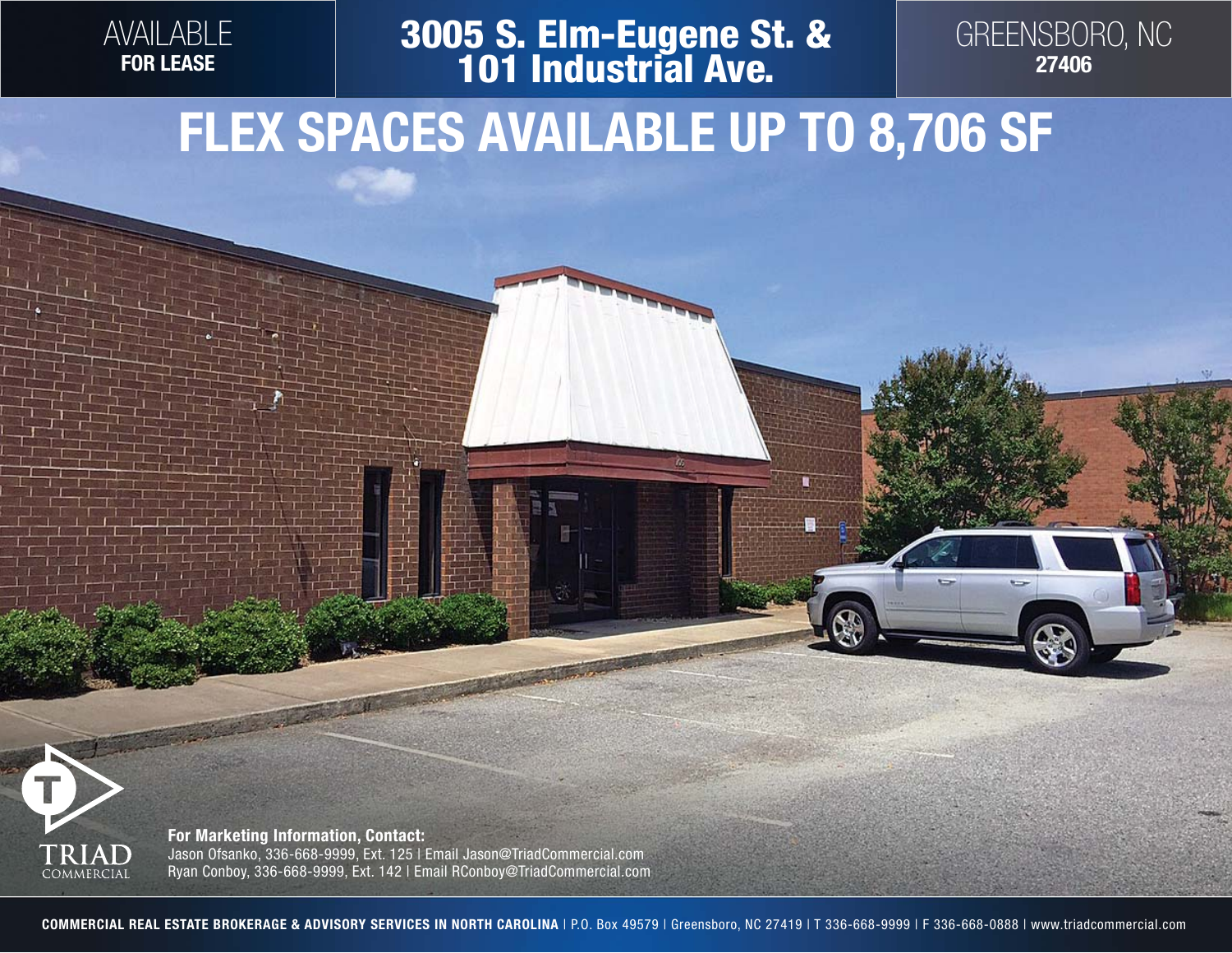#### AVAILABLE **FOR LEASE**

# **3005 S. Elm-Eugene St. & 101 Industrial Ave.**





#### Property Information / Highlights

- Flex spaces available up to 8,706 SF
- Established business trade area less than one mile from direct I-40 / I-85 interchange
- 14' ceiling clear height
- Three (3) 8' x 10' dock height doors
- Parking up to 2.78 spaces per 1,000 SF
- Climate controlled warehouse areas
- Prominent South Elm Eugene frontage with ability for building and monument signage





**For Marketing Information, Contact:** Jason Ofsanko, 336-668-9999, Ext. 125 | Email Jason@TriadCommercial.com Ryan Conboy, 336-668-9999, Ext. 142 | Email RConboy@TriadCommercial.com

All information furnished regarding property for sale, rental, or financing is from sources deemed reliable, but no warranty or representation is made as to the accuracy thereof and same is submitted subject to errors, omi subject to separate co-brokerage agreement. Subagency is not offered. Compensation is not offered to Principals, their Affiliates or Subsidiaries.